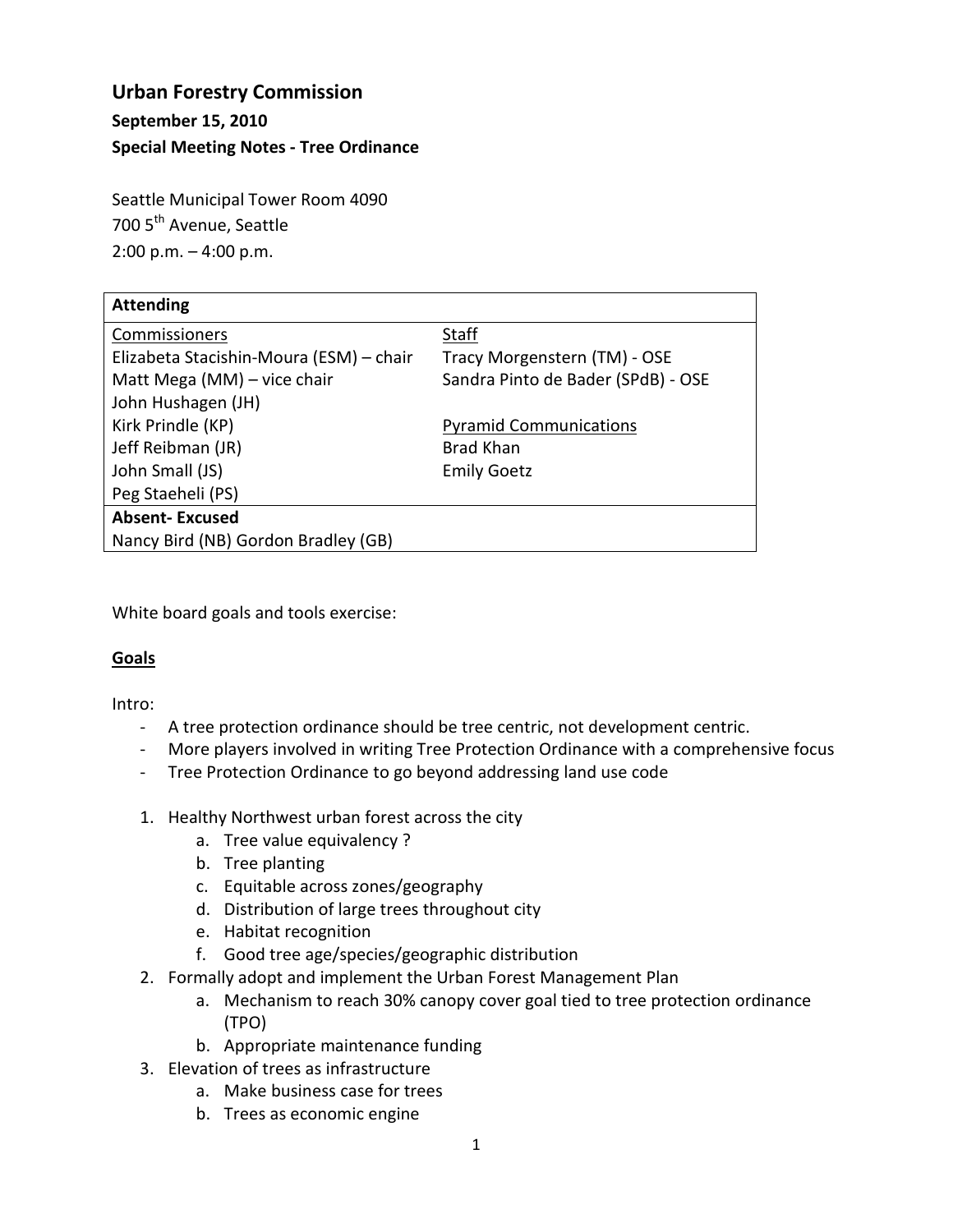- c. Slow tree removal rate
- 4. Public education
	- a. Increase awareness of tree value
		- i. Aesthetic
		- ii. Spiritual
		- iii. Beyond property lines
		- iv. Legacy?
		- v. livability
		- vi. Memorable places/Civic realm
		- vii. Storm water
		- viii. CO2 sequestration
		- ix. Traffic calming
	- b. Elevate perception of trees
	- c. Associate trees to Dollar value
- 5. Comprehensive urban forest management
	- a. Equitable
	- b. Efficient
	- c. Centralized
	- d. Coordinated
	- e. Enforceable
		- i. Punitive measures as deterrent
	- f. Clear compliance requirements

### **Tools:**

- 1. Permit system (to control what happens outside of development)
	- a. Enforcement
	- b. Financial incentives/disincentives for retention/removal of trees outside of development
- 2. Professional standards
	- a. Licensing
	- b. Independent arborist process
- 3. Central tree authority
	- a. Single point of contact
		- i. Decision
		- ii. Inspection
- 4. Positive incentives
- 5. Flexibility for compliance
	- a. Design flexibility with trees in mind
	- b. Replacement criteria
	- c. Green Factor/Tree Credit
	- d. Fee in lieu
	- e. Conservation easements
	- f. Tax credits
	- g. Storm water fees
	- h. Posting
	- i. Overlay districts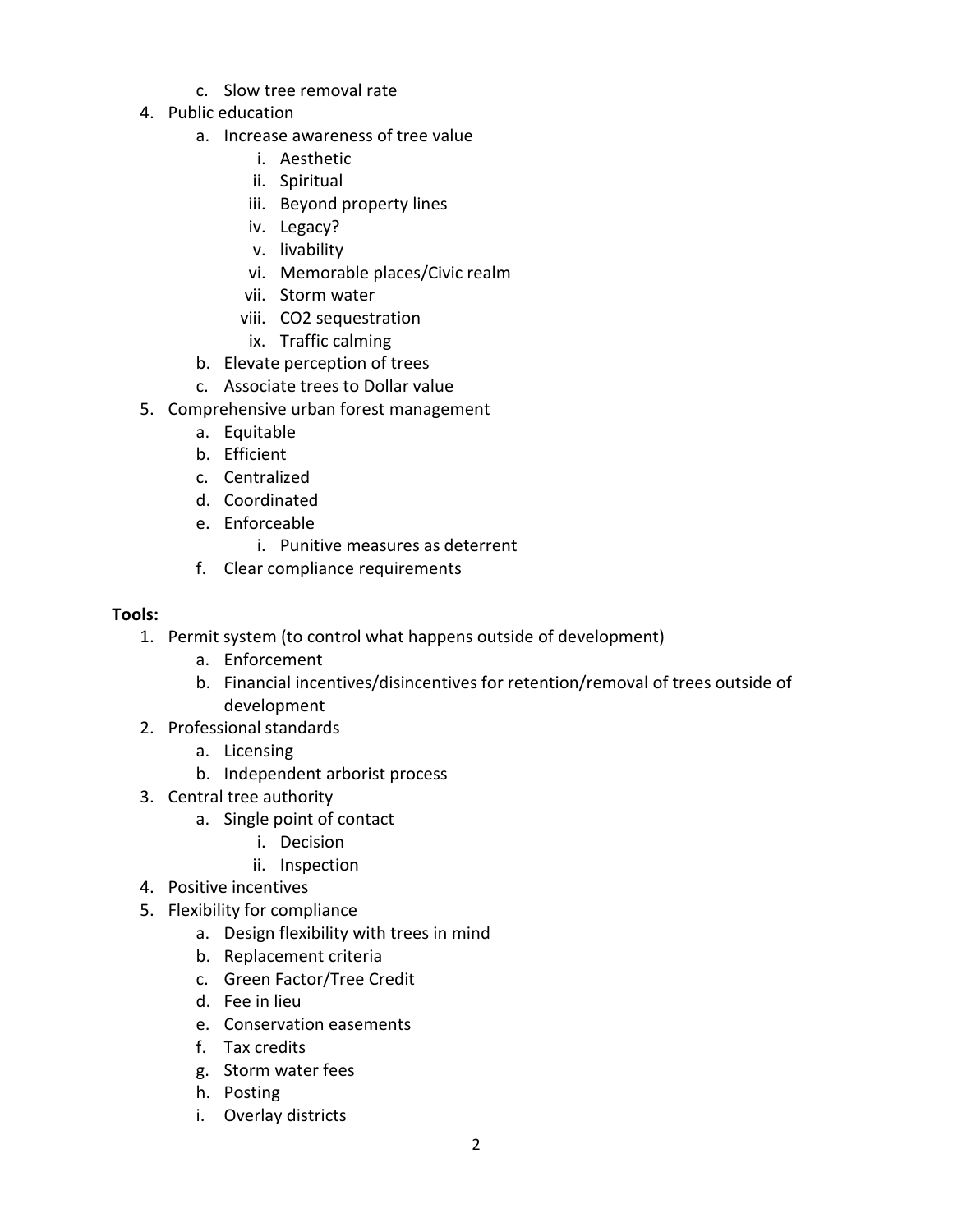- j. Tree bank transfer of development rights (incentive based)
- k. Other green infrastructure
- 6. Tree standards
	- a. Tree planting requirements
	- b. Maintenance standards
	- c. Tree consideration at pre-application stage
	- d. Diseased trees/invasive species
	- e. Right tree/right place
	- f. Protection thresholds
	- g. Annual cutting limits

## **Other tools:**

- Low canopy area prioritization (via GIS mapping)
- Bonding
- Tree protection ordinance effectiveness monitoring

Background notes from meeting:

# **(1) Identifying goals of Tree Protection Ordinance (2:00pm-2:40pm)**

What should a tree protection ordinance accomplish?

What are the goals?

Replacement? Does one large equal two small? Etc.?

Peg: A distribution of large trees throughout the city.

Peg: Replacement trees.

Jeff: Concept of tree value equivalency.

John S: The other thing, getting back to larger question is it needs to provide a mechanism for reaching canopy goals of the city, this will be the principal tool for that.

Kirk: Echo that the ordinance needs to be directly tied to canopy goals, wish that it would increase awareness of importance of trees to people of city of Seattle. Having a permit system alone may communicate this.

John H: Expand on Kirk's, better understanding of trees as infrastructure. A retaining wall, sewer line, tree and a sidewalk should have equal status in terms of how they're looked at and dealt with. And slow down the rate of tree removal in the city.

Elizabeta: Canopy goal, overarching goal that should be tied into each one of these other goals. Jeff: Habitat recognized.

Peg: Trees as an economic engine through the TPO, if you look at scale of city of Seattle, and that by doing all these things we will create green jobs, etc. Could create economic engine.

Matt: Good age distribution and species mix of trees. Trees need to be the centerpiece of this Ordinance, doesn't mean we won't balance, but trees need to be bottom line.

BK: Peg, when you say distribution, what did you mean?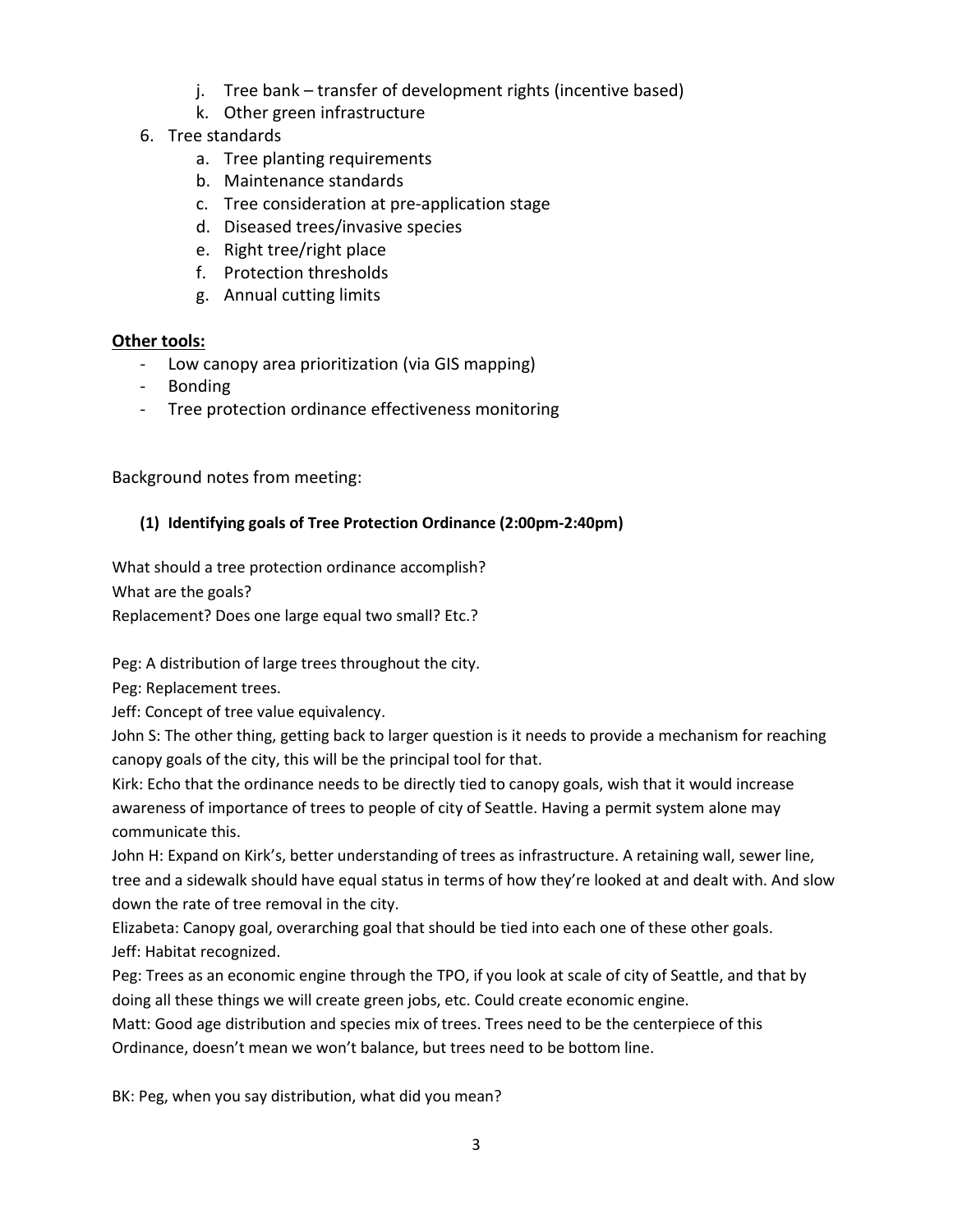Peg: I was thinking geographic, age, and species. We don't have a good distribution of trees now in Seattle. We need to look as a whole and not discriminate between neighborhoods, areas, etc.

BK: Distribution in terms of relationship to people? Quality of life?

Understanding of the deeper value of trees.

Elizabeta: Creating legacy, streetscapes and open spaces that give Seattle memorable places. We haven't gone there because we are desperate to save what we can, but yes, we should think of what trees bring to civic realm.

### BK: Other goals?

Kirk: Ordinance should include practical financial disincentives for cutting. Real financial incentives for retention of large trees. Percent reduction in storm water fees based on amt. of trees on your lot. Ordinance should focus on positive incentives.

BK: Do you think storm water is the primary financial incentive? Others worth exploring?

Peg: There are others, in order to make that work we have to come up with a few more. That alone, is probably not going to get us where we need to be with code requirements.

John S: That is something that is fee based. In terms of public benefit, carbon sequestering. Opportunity to create tax incentive. Public benefit that is well researched. This provides x dollar value to the city. Showing cause and effect.

Elizabeta: Or electricity, maybe more tangible.

Matt: One more goal, multiple avenues to compliance. Establishing concept of tree equivalency, plant more of this, or less of that, etc. While we are tree focused, there are other forms.

John S: Combine Matt and Pegs two points, into a goal of a healthy urban forest that spans the city. A healthy forest that is part of the city. Vice versa. When you start talking about incentives you have to start thinking about what your piece of the forest is worth.

John H: People want to go shopping in areas where there are trees. There is a business incentive for reforesting the city. Not sure how to measure it.

Peg: Maybe that's the goal, to demonstrate the business case, right now there isn't a business case.

BK: What about aesthetic/spiritual? Higher level connector?

Jeff: That would fall along healthy forest over the city, for all people to access.

John H: Largest share of this ordinance should not be written by DPD. They are about slopes, building, have nothing to do with tree planning. There are not enough players involved in writing this ordinance at this point.

Kirk: When DPD is driving process, you get an ordinance that is DPD focused.

BK: Maybe frame it in terms of clear, regular opportunities for input, from commission and community.

Elizabeta: Ordinance needs to be tree centric and not Development centric.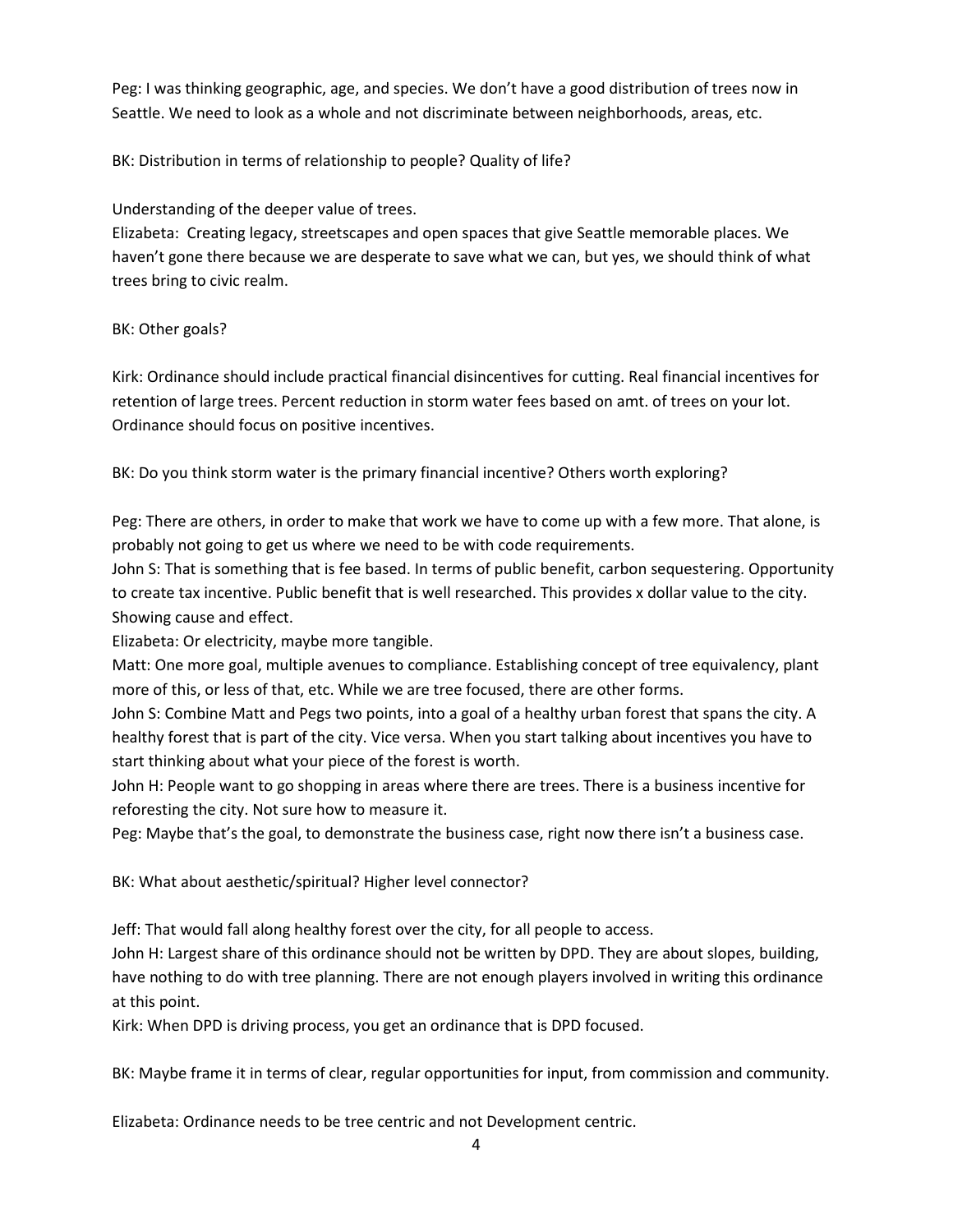John H: That was a tactical mistake, DPD deals with a very narrow area of urban forestry.

BK: What about the creation of an interdisciplinary team? If this letter goes to Council in three weeks, what is opportunity down the road?

Jeff: Helpful to separate out the proposal as written, the eventual land use code, and the ordinance. Ordinance could create title 23 language and office of Seattle urban forestry. Kirk: I'd like to see it be very equitable across zones, geographic regions, downtown and near dome have nothing. People think industrial areas don't need trees. Want an equitable system. Jeff: The ordinance should go beyond addressing the land use code. Elizabeta: That is a tree centric versus development centric approach.

Retention of trees outside of development, you should be rewarded for having a lot of trees on your property. A lot of that comes into question of currency and equivalency of trees.

BK; A mechanism for reaching canopy goals? More specific level?

Kirk: We need to see a logical mechanism. For all areas.

John H: Permits looked tough, so people don't want to try, that leaves 98% of the city uncovered. Elizabeta: We should use quantitative methods, but we need city council to adopt these things. 30% goal and underlying zone standards should be the premise.

BK: City needs a permit system in place for trees? Is that a goal of ordinance?

Jeff and Peg: It's a tool. Looking elsewhere, tools are used such as permits to reach canopy coverage goals. You could get canopy coverage and not have healthy forest, so we have to be careful that they are separate goals.

Elizabeta: Agree.

John S: I would love not to have a permit system, but cant think of another way to do it. A permit is a loaded word, but there needs to be a mechanism that controls what is going on outside of development. Elizabeta: Permit implies a slew of things. Permit is desirable bc it helps us collect data, if someone cuts down a tree we will know why.

John H: A permit can be seen as part of the price of admission of contributing to the commons. You wouldn't give a second thought to building retaining wall, etc. on your property. Trees have never had this status, any ordinance that comes out of here has to have a mechanism to elevate trees to that level. Permit is not a dirty word.

Elizabeta: What would be our argument for instating a permit system?

John H: Trees on your property are part of urban forest, you have responsibility for your part.

Jeff: Public health and safety is the answer, Elizabeta.

Jeff: Actual process of removal and loss of what trees contributes.

John H: Unspoken part, is that we have to get people to pause about full scale removal. If they have to get a permit they will think twice about removal.

Peg: If we have a permit, people stop and reflect on task ahead of them. Whether its removal or planting, allows a point of reflection.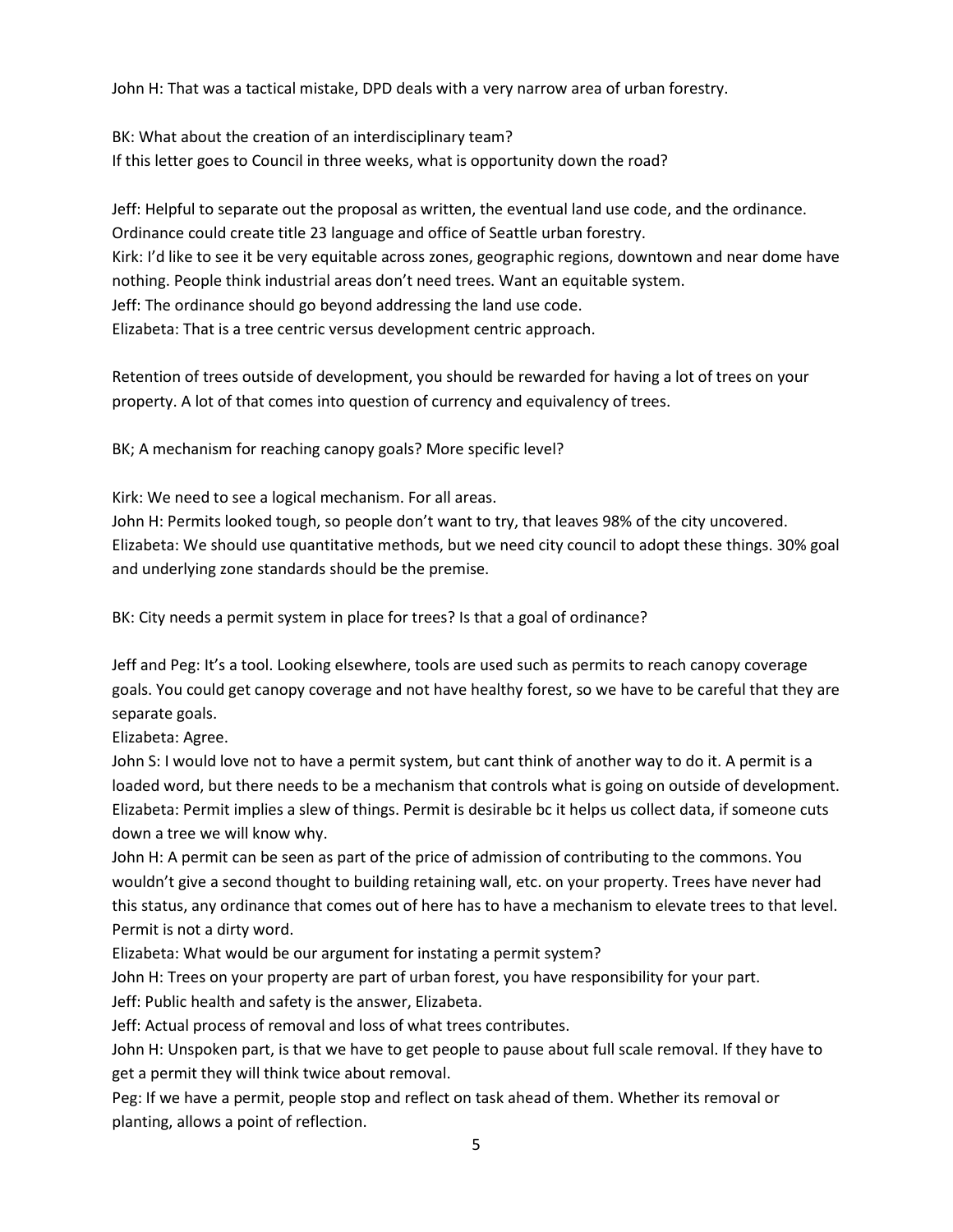BK: We've said public education/raising awareness…explicitly what do you see as goals around public education?

Kirk: W/permit question, hitting on big one, increasing understanding of importance of trees. Permit system in itself is huge education opportunity.

Elizabeta: The minute there are financial incentives in place, people will get educated about value of trees. One of most powerful things we can do is to associate trees to dollar value, whether for sewer, electricity bills whatever.

Jeff: Attaching dollars is one way to elevate trees, other way is to understand tree value goes beyond property lines.

Matt: Ordinance piece of public education should focus on letting people know that there is an ordinance out there.

BK: Other goals of urban forest management plan we have not raised that should be a part of TPO?

Jeff: Getting into tools, ordinance should fully adopt urban forest management plan.

Kirk: Understand what it means to adopt that.

John S: What is good for the goose is good for the gander, if we make citizens play by rules, city should be giving strong sense of commitment.

BK: Word enforcement? Is there an enforcement goal?

John S: Important to have baseline of equivalency.

Elizabeta: If there were a strong punitive measure for cutting trees, word would go around. If it is strong enough, word will spread.

Peg: If enforcement is a goal, I don't want to play. I believe it is a tool to get to the goal.

Kirk: It should be assumed that ordinance will be enforced. Also want to look at self enforcement, self policing – permit system where everything is automated and then effectively get policing by neighborhood

Jeff: I think enforceability is a legitimate goal.

## **(2) Developing tools to achieve the goals (2:40pm-3:10pm)**

Peg: Licensing. A list, or something that adds rigor to planning, pruning and cutting.

Tracy: Separate test in criteria.

Peg: Some criteria for the work.

John H: If people have to think of something other than removal, increasing professionalism. Elizabeta: If a tree is above 10 inches, maybe only certified enlisted arborists can cut trees. Then it becomes easier to regulate, because you have a smaller group of professionals. Jeff: I think one tool to that in part is thresholds of protection, can make arguments from a variety of

angles about where you might establish thresholds. By diameter maybe.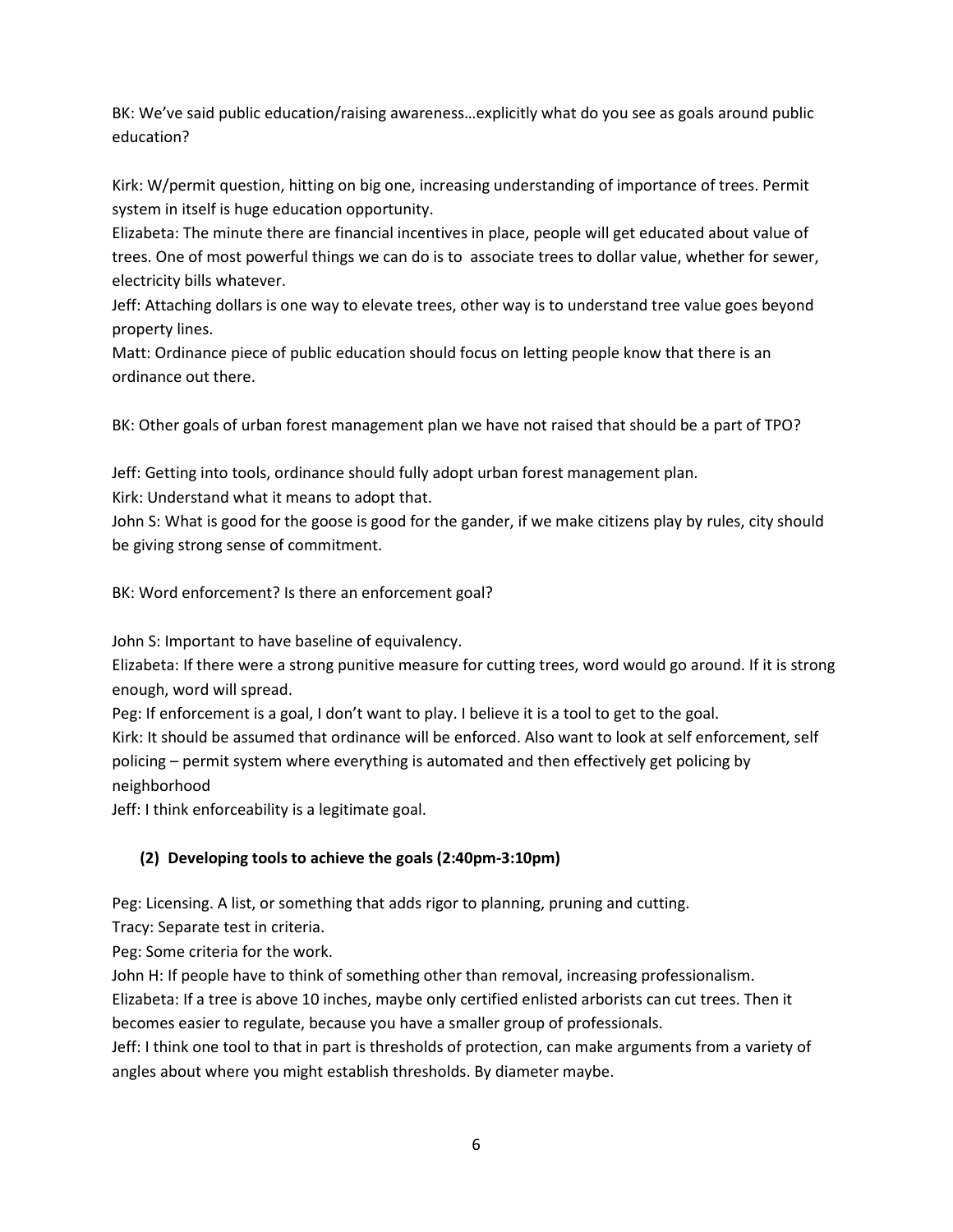Matt: Conservation easements, tax credits, storm water credits, posting/public noticing, financial incentives, replacement criteria, urban forestry commission: Maybe appeal process for rules goes to SUFC. Or some central tree authority.

Central tree authority.

Matt: Use independent arborists. Process that allows outside arborist to get in to look at trees. John H: Designers and developers should be required to fit trees fit into designs. Design flexibility. Peg: Tree management approach be part of the master use process, early design guidance and over the counter one of the minimum documents required. Something at the early stage.

Jeff: Tree consideration pre-application.

Elizabeta: Canopy goal review at pre-application stage.

Matt: Tree credits and green factor.

Jeff: Nobody has central authority.

John S: However the code is written, it needs to be straightforward for substantive components to be teased out.

Peg: We do not have clarity in governance.

Matt: Annual cutting limits on trees city-wide, tree bank, expand that to transfer development rights for tree values, overlay districts: in terms of conservation easements, priorities that are identified? John S: Focus higher standards, more energy on generation than preservation in certain areas.

Matt: Exemption or process to deal with invasive or disease.

John S: Combining into one central resource, so we can also tap into efforts of city light, etc.

BK: How many people should realistically be the "go to" people?

Peg: At least 10.

John H: Bureau of forestry, which would have same credibility as public utilities, would be present. Maybe it's a staff of 12 arborists.

Peg: Would need to report to the central though. Not to different places.

Matt: Right tree in the right place requirements and thought process.

John S: Tree planting needs to be given measure of thought.

Matt: Prioritizing natives.

Peg: Effective planting requirements, not just getting trees in but proper prep., better tools for that. Improve tree planting requirements.

Maintenance budget for a goal. Maintenance guidelines.

Jeff: Publicly maintained trees, then privately, tool for that is bonding.

Elizabeta: Universal maintenance standards.

Peg: Best practices standards guidelines, and then each area becomes more detailed.

John H: Under maintenance standards, I would add adequate funding.

Elizabeta: Tool could be the bureau.

Jeff: W/govt. side, what are tools for securing long term money?

## **(3) Outlining a vision for the TPO (3:10pm-3:50pm)**

Tools:

John S: Some tools may be part of ordinance but not part of city.